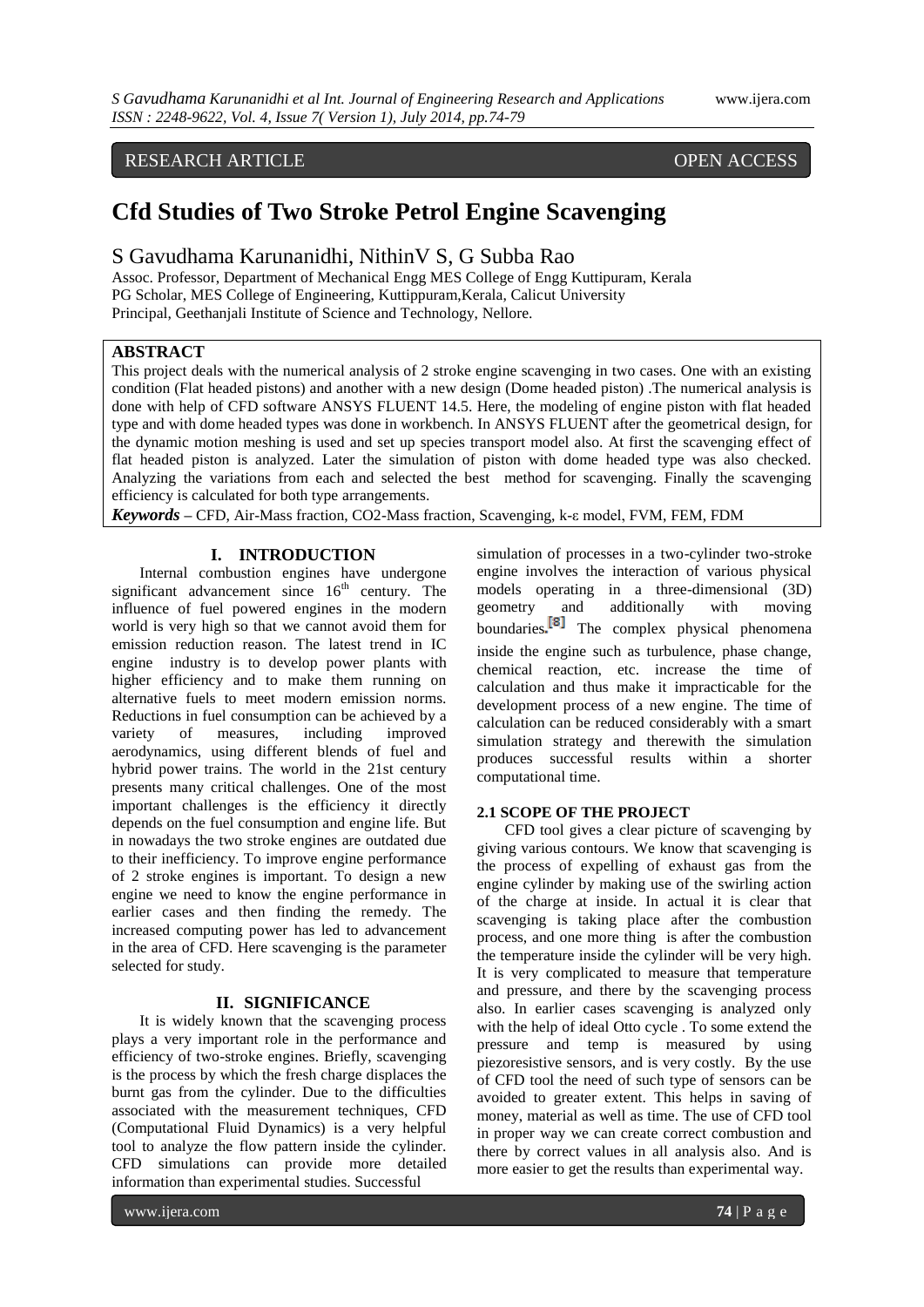#### **2.2 MECHANICAL ASPECTS**

A two-stroke engine is an internal combustion engine that completes the process cycle in one revolution of the crankshaft or two strokes of the piston: an up stroke and a down stroke. Both spark ignition and compression ignition engines exist today. Spark ignition engines are employed in light applications (chainsaws, motorcycles, outboard motors, etc) due to its low cost and simplicity. On the other hand, diesel compression ignition engines are mainly employed in large and weight applications, such as large industrial and marine engines, heavy machinery, locomotives, etc

A two-stroke, two-cycle, or two-cycle engine is a type of [internal combustion engine](http://en.wikipedia.org/wiki/Internal_combustion_engine) which completes a power cycle in only one crankshaft revolution and with two strokes, or up and down movements, of the [piston](http://en.wikipedia.org/wiki/Piston) in comparison to a ["four-stroke engine"](http://en.wikipedia.org/wiki/Four-stroke_engine), which uses four strokes to do so. This is accomplished by the end of the combustion stroke and the beginning of the compression stroke happening simultaneously and performing the intake and exhaust (or [scavenging\)](http://en.wikipedia.org/wiki/Scavenging_(automotive)) functions at the same time.

#### **III. DISCRETIZATION METHODS**

The space, where the flow is to be computed the physical space, is divided into a large number of geometrical elements called grid cells. This process is termed grid generation (some authors use the term mesh with identical meaning). It can also be viewed as placing first grid points (also called nodes or vertices) in the physical space and then connecting them by straight lines - grid lines. The stability of the chosen discretization is generally established numerically rather than that of analytically as with simple linear problems. Special care must also be taken to ensure that the discretization handles discontinuous solutions gracefully. The [Euler](https://en.wikipedia.org/wiki/Euler_equations_%28fluid_dynamics%29)  [equations](https://en.wikipedia.org/wiki/Euler_equations_%28fluid_dynamics%29) and [Navier–Stokes equations](https://en.wikipedia.org/wiki/Navier%E2%80%93Stokes_equations) both admit shocks, and contact surfaces. Some of the discretization methods being used are:

#### **3.3.1 Finite volume method**

The finite volume method (FVM) is a common approach used in CFD codes, as it has an advantage in [memory](https://en.wikipedia.org/wiki/Random-access_memory) usage and solution speed, especially for large problems, high [Reynolds number](https://en.wikipedia.org/wiki/Reynolds_number) turbulent flows, and source term dominated flows (like combustion).In the finite volume method, the governing equations partial differential equations (typically the Navier-Stokes equations, the mass and energy conservation equations, and the turbulence equations) are recast in a conservative form, and then solved over discrete control volumes<sup>[9]</sup>. This [discretization](https://en.wikipedia.org/wiki/Discretize) guarantees the conservation of fluxes through a particular control volume. The finite

volume equation yields governing equations in the form,

$$
\frac{\partial}{\partial t} \iiint Q \, dV + \iint F \, dA \tag{1}
$$

where Q is the vector of conserved variables, F is the vector of fluxes (see [Euler](https://en.wikipedia.org/wiki/Euler_equations_%28fluid_dynamics%29)  [equations](https://en.wikipedia.org/wiki/Euler_equations_%28fluid_dynamics%29) or [Navier–Stokes equations\)](https://en.wikipedia.org/wiki/Navier%E2%80%93Stokes_equations), V is the volume of the control volume element, and A is the surface area of the control volume element.

#### **3.3.2 Finite element method**

The finite element method (FEM) is used in structural analysis of solids, but is also applicable to fluids. However, the FEM formulation requires special care to ensure a conservative solution. The FEM formulation has been adapted for use with fluid dynamics governing equations. Although FEM must be carefully formulated to be conservative, it is much more stable than the finite volume approach. However, FEM can require more memory and has slower solution times than the FVM.

In this method, a weighted residual equation is formed

$$
R_i = \iiint W_i Q \, dV^e \tag{2}
$$

where  $R_i$  is the equation residual at an element vertex i, Q is the conservation equation expressed on an

element basis,  $W_i$  is the weight factor, and  $V^e$  is the volume of the element.

#### **3.3.3 Finite difference method**

The finite difference method (FDM) has historical importance and is simple program. It is currently only used in few specialized codes, which handle complex geometry with high accuracy and efficiency by using embedded boundaries or overlapping grids (with the solution interpolated across each grid).

$$
\frac{\partial Q}{\partial t} + \frac{\partial F}{\partial x} + \frac{\partial G}{\partial y} + \frac{\partial G}{\partial z} = 0
$$
 (3)

where Q is the vector of conserved variables, and F,G and H are the fluxes in the x,y, Once the basic performance of two-stroke engines was described, the methodology to simulate the scavenging process will be treated in this section.

#### **3.3.4 Governing equations**

The governing equations of the flow inside the cylinder are the Navier-Stokes ones. The energy equation is also needed to compute the thermal problem. Finally, as there are two components (air and burnt gases), one more equation must be added to characterize the propagating interface. These equations are briefly described in what follows.

In Cartesian tensor form, the continuity equation is given by

$$
\frac{\partial \rho}{\partial t} + \frac{\partial (\rho u_i)}{\partial x_i} = 0 \tag{4}
$$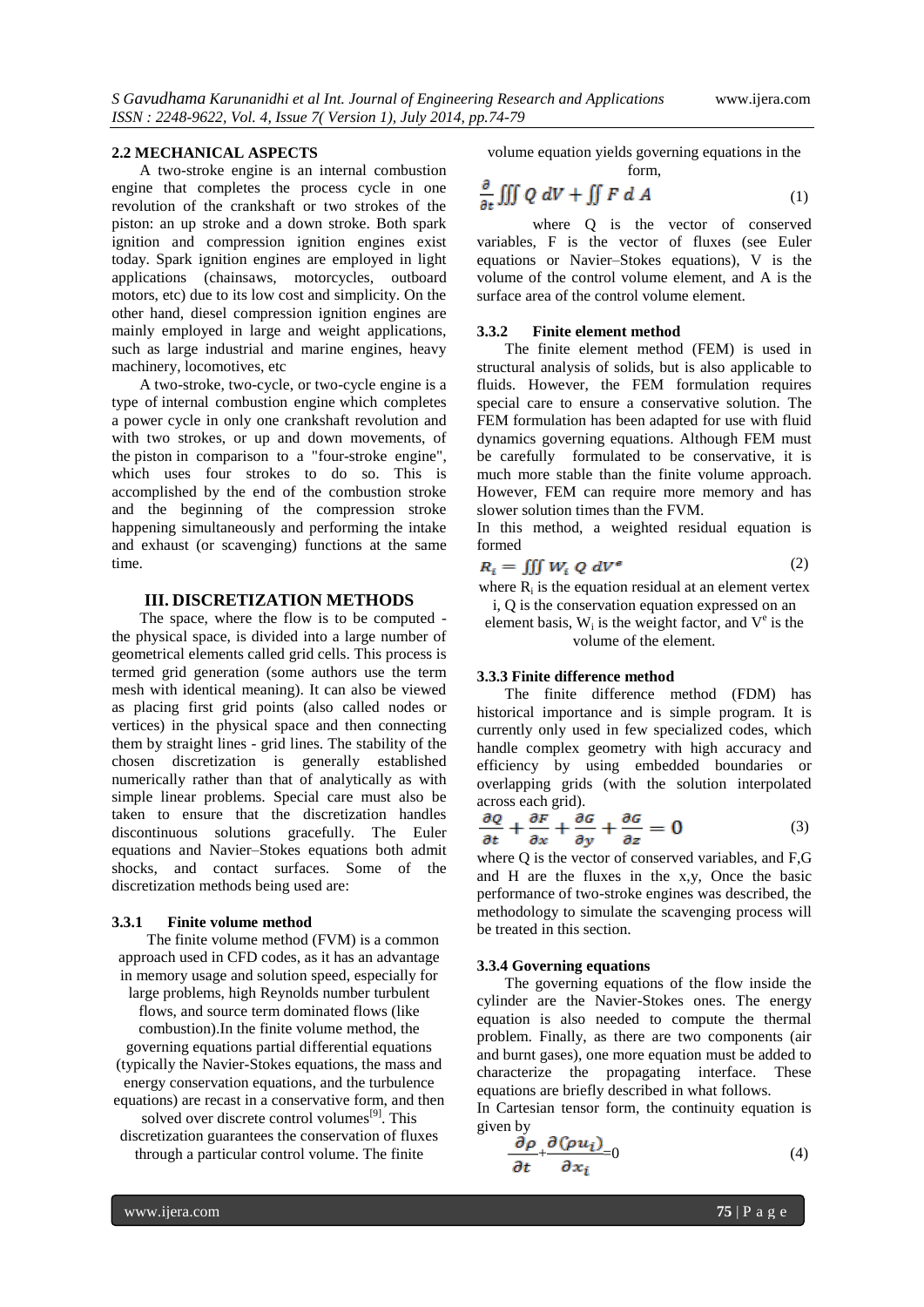where  $\rho$  is the density and u the velocity. It is very common to consider the flows as ideal gasses, so the density can be calculated as follows: [1]

The momentum conservation equation is given by:

$$
\frac{\partial(\rho u_i)}{\partial t} + \frac{\partial(\rho u_{i,u_j})}{\partial x} = \frac{\partial p}{\partial x_i} + \frac{\partial \tau_{ij}}{\partial x_i} \tag{5}
$$

where τij is the stress tensor. If the fluid is treated as Newtonian, the stress tensor components are given by:

$$
\tau_{ij} = \mu \left( \frac{\partial u_{i+1}}{\partial x_i} \frac{\partial u_i}{\partial x_i} \frac{\partial u_i}{\partial x_j} \right) \qquad (6)
$$

As only the scavenging process and not the combustion is treated on this chapter, only two components need to be computed: burnt gas and unburnt gas (air). In order to characterize

the propagating interface, the following equation is solved:

$$
\frac{\partial (\rho y_{air})}{\partial t} + \nabla \cdot y_{air} = \rho v \tag{7}
$$

where *Yair* is the mass fraction of the air. The mass fraction of the burnt gases, *Ygas* , is given by the restriction that the total mass fraction must sum to unity:

$$
Ygas = 1 - Yair
$$
\nand z directions respectively

\n
$$
Y = \frac{1}{2} \left( \frac{1}{2} \right)
$$

z directions respectively.

#### **IV. ENGINE MODELING**

The engine selected for project is 2 stroke JAVA 200 CC. The engine designing is having 3 ports, they are scavenging port, exhaust port, inlet port. Its design is a bit complicated because of the port positions and its design. The designed engine specification is given below.

| <b>Parameter</b>  | <b>Value</b>         |
|-------------------|----------------------|
| Engine            | 2 stroke JAVA engine |
| Displacement      | 200.3 cc             |
| Bore x Stroke     | 60 x 64 mm           |
| Compression rate  | 9.3:1                |
| Max Power         | 11.3 ps @ 6000 rpm   |
| Max Torque        | 1.03 Kgf @4000 rpm   |
| Pressure from BDC | 1.3 bar -13 bar      |
| <b>TDC</b>        |                      |

As per the given engine specification the geometry is created. Now for this project it need it model two type geometries. They are,

1 Flat headed piston



Fig 1 Flat piston model

2 Dome headed piston



Fig 2 Dome headed piston

To ensure a high-quality product, diagrams and lettering MUST be either computer-drafted or drawn using India ink.

#### **4.1 Meshing**

In CFD analysis meshing is an important stage. Here all the parts of the design are subjected to mesh in accordance with our meshing style, size etc. And there are certain methods is there to follow during the meshing process.The engine geometry from design modular is now imported into meshing in ANSYS FLUENT. In this phase we are doing only the general meshing not the dynamic one. And the meshing is completed with hexahedral meshing which is suitable for dynamic meshing during the analysis. For the finite volume analysis the element size selected is

0.0025mm.After the meshing get completed, the different parts are named using face selection method. The different parts are, inlet port, exhaust port, scavenging port, moving cylinder wall, fixed cylinder head. After completing this meshed geometry is updated.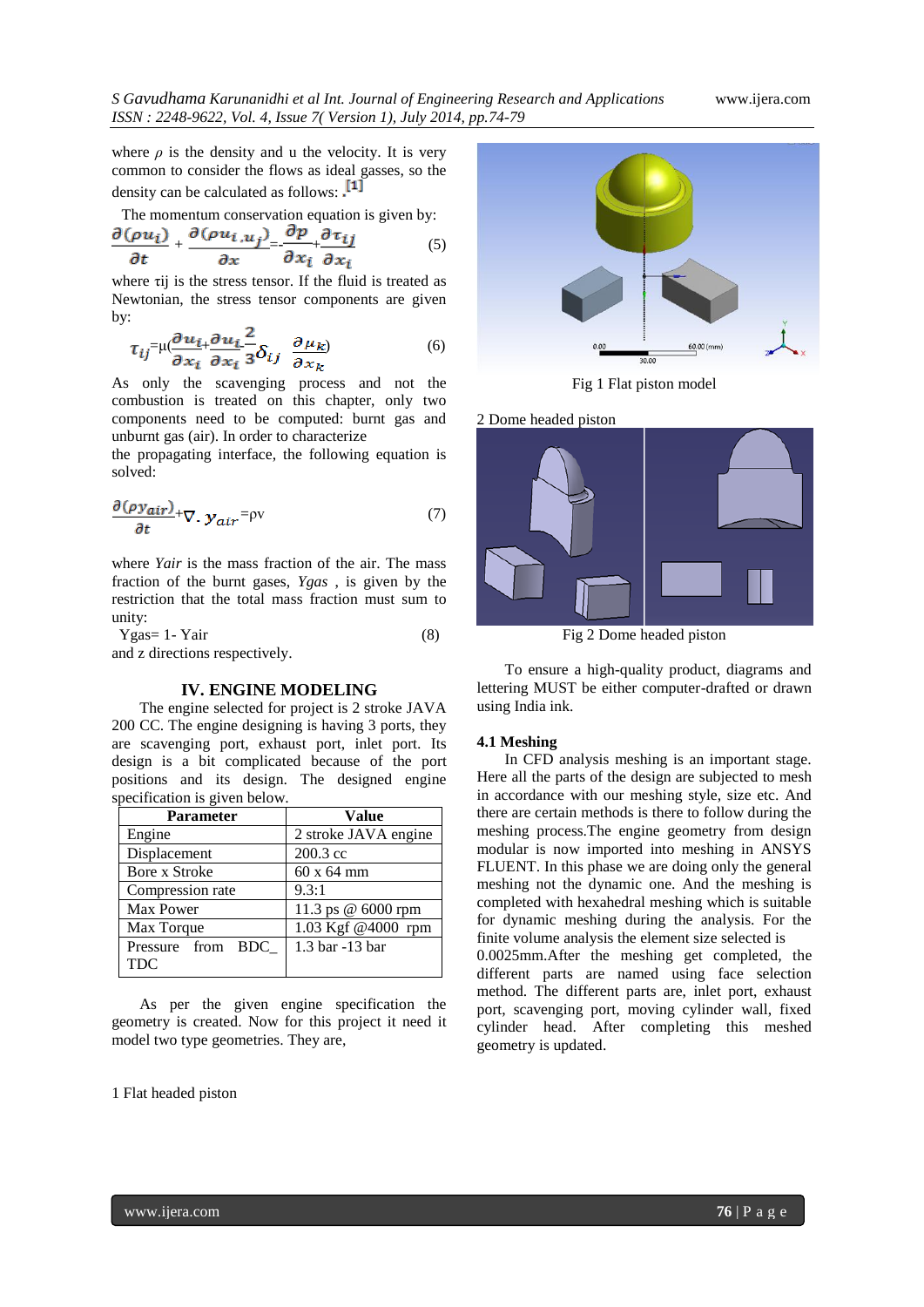# Table.5.6.Incylinder parameter 18888888 細胞細胞の細胞細胞 **TERRITARY**

#### **4.2 Engine incylinder details**

| I AVIC. J. V. IIIU VIIIIUCI PAI AIIICICI |        |
|------------------------------------------|--------|
| parameter                                | Values |
| Crank shaft speed(rpm)                   | 750    |
| Starting crank angle(deg)                | 75     |
| Crank period(deg)                        | 360    |
| Crank angle step<br>size(deg)            | 0.25   |
| Crank radius(mm)                         | 34.08  |
| Connecting rod length<br>mm)             | 120    |

## **V. RESULTS**

**5.1 Air mass fraction contours for flat headed piston**



Fig 3 Air mass fractions at 0, 75, 150, 210 degree crank angles.

# 1. 地名美国英国英国英国 184984888 尖 13383323

**5.2 CO2 Mass fraction for flat headed piston**

Fig 4:co2 mass fractions at 0, 75, 150,210 degree crank angle.



Fig 5: Air- mass fractions at 0, 75, 150,210 degree crank angle.

#### **5.4CO2-Mass fraction at dome headed piston**



Fig 6: co2 mass fractions at 0, 75, 150,210 degree

Mass fraction fields for Air and CO2 were shown above, in that for air mass fraction red shows that inlet is completely filled with fresh air and in chamber blue indicates the burned gases. But in CO2 mass fraction, inlet with fresh charge is shown by blue colour and burned gases with red colour in the chamber.

Consider the co2 mass fraction, we can see that after combustion at 0 degree crank angle engine cylinder completely filled with co2 and inlet with fresh air .At 75 (deg) some quantity of co2 get displaced and that position is occupied by fresh air. This continues till the final stage and maximum quantity of burned gas get expelled by fresh air. By analyzing the quantity of burned gases inside the exhaust ,the scavenging efficiency is calculated.

> $\eta =$  Mass of air retained in exhaust Mass of mixture in the cylinder

Scavenging efficiency for flat headed piston is 45.03 % and it is for dome headed piston is 49.3%. By applying the same operating conditions for both the cases, scavenging efficiency is higher for dome

www.ijera.com **77** | P a g e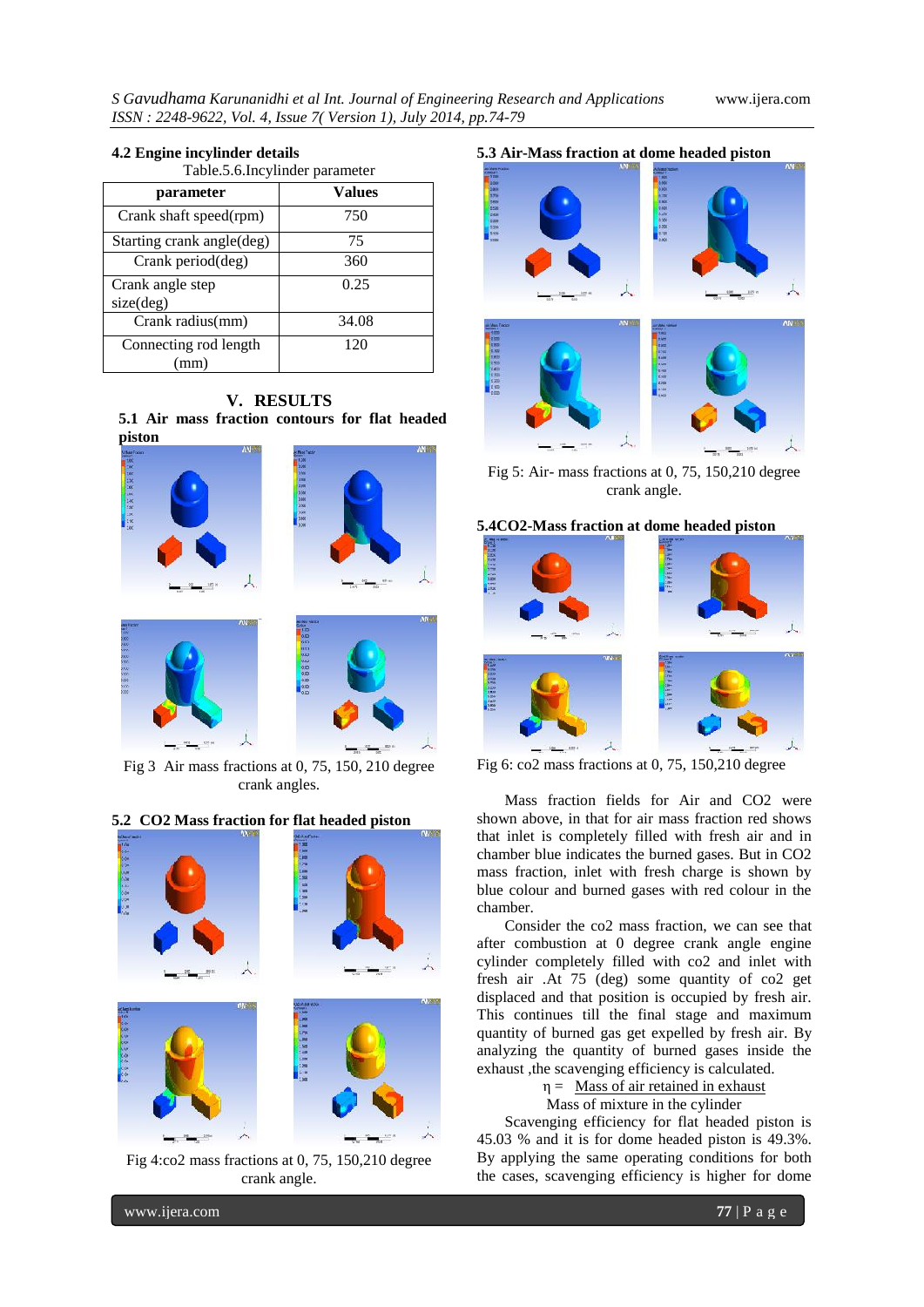headed piston. Hence in this way we can identify the better engine design condition also for better performance



Fig 7 Air Mass fraction at 210 (deg) for flat & dome shaped pistons respectively.

The above given figure shows the air –mass fraction at 210 degree crank angle where maximum quantity of burnt gases is expelled by fresh air in both the cases. From the figure itself it is clear that ,dome headed piston displaces more exhaust gas than flat type piston.

#### **5.3 Comparison of CO2-Mass fraction**



Fig 8 CO2-Mass fraction at 210 (deg) for flat & dome shaped pistons respectively.

From Fig 8 the exhaust port in dome headed piston (second figure) showing lesser place with red colour, that means more quantity of co2 is expelled through it than comparing with the flat piston.

Finally, the mass fraction field is useful for checking the filling of fresh gases into the cylinder and detecting problems of short circuiting and gas drag.







On comparing both the pressure – crank angle graphs, it is clear that at 210 (deg) crank angle 79361.3 pascal for flat piston and 85467.9 pascal for dome headed piston. These graph showing gauge pressure values at various crank angle during the scavenging process. When the pressure inside the cylinder increases the expelling of gas through exhaust port will also increases and thereby increases the scavenging. That means for dome headed piston is more effective than flat headed piston.

#### **5.5 Comparison of temperature contous.**



Fig 11 : Temperature –Crank angle diagram for flat headed piston.



Fig 12: Temperature crank angle for dome headed piston

On comparing both the temperature – crank angle graphs, at 210 (deg) crank angle 348 k for flat piston and 352.4 for dome headed piston.